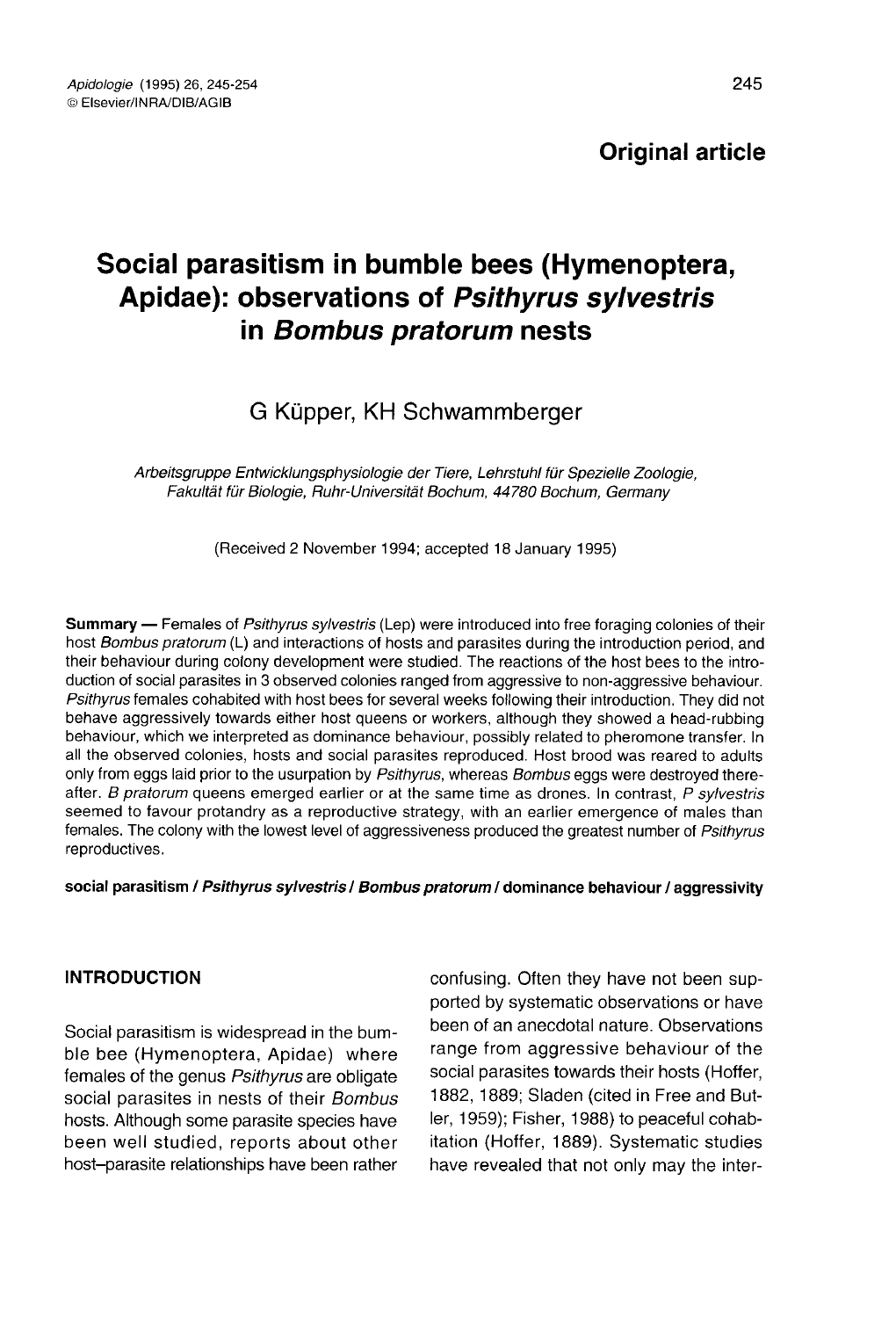actions between social parasites and their hosts be species-specific (Röseler, 1972; van Honk et al, 1981a; Fisher, 1987), but that there may also be differences in the reactions of the hosts according to the age of the colony and the number of workers at the time of the introduction of the parasite (Fisher 1987,1988).

Information about the interactions between several common European bumble bee species and their social parasites is scarce. This study provides observations about the hitherto undescribed relationship between a common bumble bee species, Bombus pratorum (L) and its social parasite Psithyrus sylvestris (Lep).

## MATERIALS AND METHODS

To establish colonies of the host-species, nestsearching queens of Bombus pratorum were caught in the vicinity of Bochum, Germany, during March 1993, and placed in artificial hives in the Botanical Garden of the Ruhr University. The hives were checked every 3 d until the first workers emerged, when the combs were transferred to observation hives that could be heated separately, and kept at a temperature of 27-29°C. All the colonies were placed in an old bee house and the bumble bees were allowed to forage freely in the Botanical Garden.

Females of the social parasite P sylvestris were caught between the last week of March and the first week of May either on flowers, or while searching for nests of their host. They were kept in small wooden cages with access to sugar water and pollen for about 3 weeks until they could be introduced into colonies of their hosts.

The P sylvestris female was introduced into the colony on the following day after a B pratorum queen with her comb had been transferred into an observation hive. The parasite was placed in the entrance hole without disturbing the host bees. Screen wire was placed in front of the entrance hole of the nest, allowing only the small workers from the first brood to leave the nest, whereas the queen and the social parasite could not pass. Later, when larger workers hatched, this screen was removed. The nest was observed for 1 h following the introduction of the female and interactions, including agonistic behaviour between the social parasite and the host bees, were recorded. From the second day onward each colony was observed 2 or 3 times a day for 15 min at intervals of at least 1 h; the observation times were changed daily and from the entire observation time of 30-45 min per day the behaviour of the Psithyrus female and the Bombus queen on the comb was recorded. The behaviour was classified into 6 categories and the proportion of each particular category of behaviour during the observation time was calculated. The categories were: 'tending brood' (building new egg cells, manipulating wax and feeding larvae); 'incubating'; 'head-rubbing' (moving close to a host bee and gently rubbing against her head or thorax), which was only displayed by the social parasite; 'aggressive behaviour' (stinging, biting, and pushing of other bees), 'grooming' and 'inactivity' (when no classified activity could be observed).

The comb was sketched every day and photos were taken at periodic intervals till the end of colony development, thus the development of individual larval clumps could be traced backwards. Emergence of adult bees was recorded every day. To faciliate comparison among the colonies, 'time' was expressed in days, counted from the introduction day of the social parasite (the start day). Agonistic behaviour which consisted of attacks of the bees against each other (with mandibles agape), biting, pushing and attempted stinging was recorded and the number of aggressive actions per 15 min observation period were calculated from the daily observation periods.

## RESULTS

## Introduction of P sylvestris females

Introduction of social parasites was successful in 2 of the 3 host colonies. The third colony was transferred into the observation hive with a *Psithyrus* female already living in the nest. At the time of the introduction the colonies consisted of the queen, 5 or fewer workers, cocoons, larvae and various numbers of eggs. Since the behaviour of host bees towards parasites during the introduction differed among the 3 colonies, it is described in detail for each colony separately.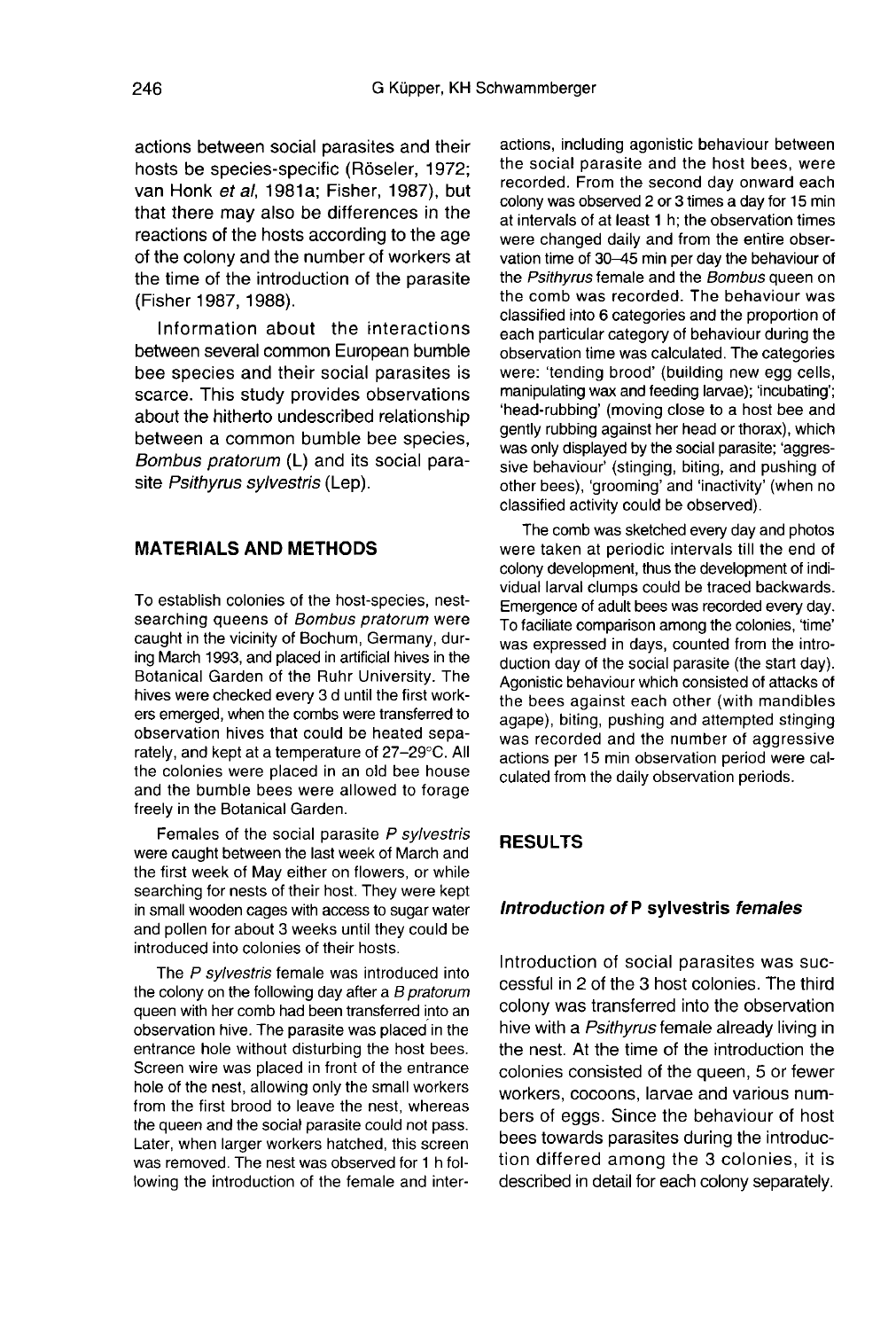### Colony 1

On April 20 a Psithyrus female was introduced into the colony, at which time the queen and 5 workers were present. The Psithyrus female first walked through the nestbox without entering the comb. The queen was very agitated, vibrated her wings and searched the nestbox until she encountered the Psithyrus female. She attacked and tried to sting her. The parasite did not defend herself by stinging, but tried to avoid the sting of the queen and to hide under the comb. The workers did not respond to the presence of the parasite. On the following day the Psithyrus had left the nest via a breach in the gauze covering the ventilation hole.

One day later, on April 22, a second attempt was made to introduce a P sylvestris female into the colony. She entered the nestbox immediately, walked through the nestbox, and tried to hide under the comb. The queen was very excited, ran through the nestbox and vibrated her wings, but did not attempt to sting the parasite, nor did the workers. The Psithyrus female did not show any aggression such as mauling or pushing the host bees. However, she displayed 'head-rubbing' behaviour, which was observed until the end of colony development in all 3 colonies. This behaviour consisted of moving close to a worker or to the queen and rubbing her head against the head and the body of the other female.

On the following day the Psithyrus female behaved restlessly, and frequently sat in front of the entrance hole as if to leave the nest. The wire mesh was removed and on April 23, 27 h after the introduction, the Psithyrus female left the nest, but was back the next morning. Neither host bees nor parasite showed any aggression. The Psithyrus female displayed the head-rubbing behaviour towards the workers as during the first hour of introduction.

## Colony 2

In this colony the Psithyrus female had established herself in the nest prior to the transfer to the observation hive, before worker emergence. Hence the reactions of the host queen to the usurpation of this nest could not be observed. The comb was transferred the day after the emergence of the first workers when the colony contained the queen and 4 workers. The day of the transfer (April 24) was considered as the beginning of observation.

## Colony 3

A P sylvestris female was introduced on April 19. At this time the queen and 3 of the 5 workers were present on the comb. The queen did not react to the presence of the parasite, but the workers were very aggressive. Within the first 20 min after the introduction, they attacked the parasite and tried to sting her. They followed her off the comb, pushed her and tried to shove her off the comb. The Psithyrus female did not attack host bees, but lifted her middle leg in the typical gesture of the bumble bees. Headrubbing behaviour was first observed on April 20, the day following the introduction. Within 4 h of observations this behaviour was displayed 25 times towards different workers, 8 times towards the Bombus queen, and later only towards workers.

## Behaviour of Bombus queens and Psithyrus females on the comb

The 3 Psithyrus females who had successfully usurped a host colony stayed there for 20, 28 and 33 d respectively. They incubated cocoons, manipulated the wax of larval clumps and built egg cups together with their hosts.

In each of the 3 colonies the Bombus queen spent large proportions of time tend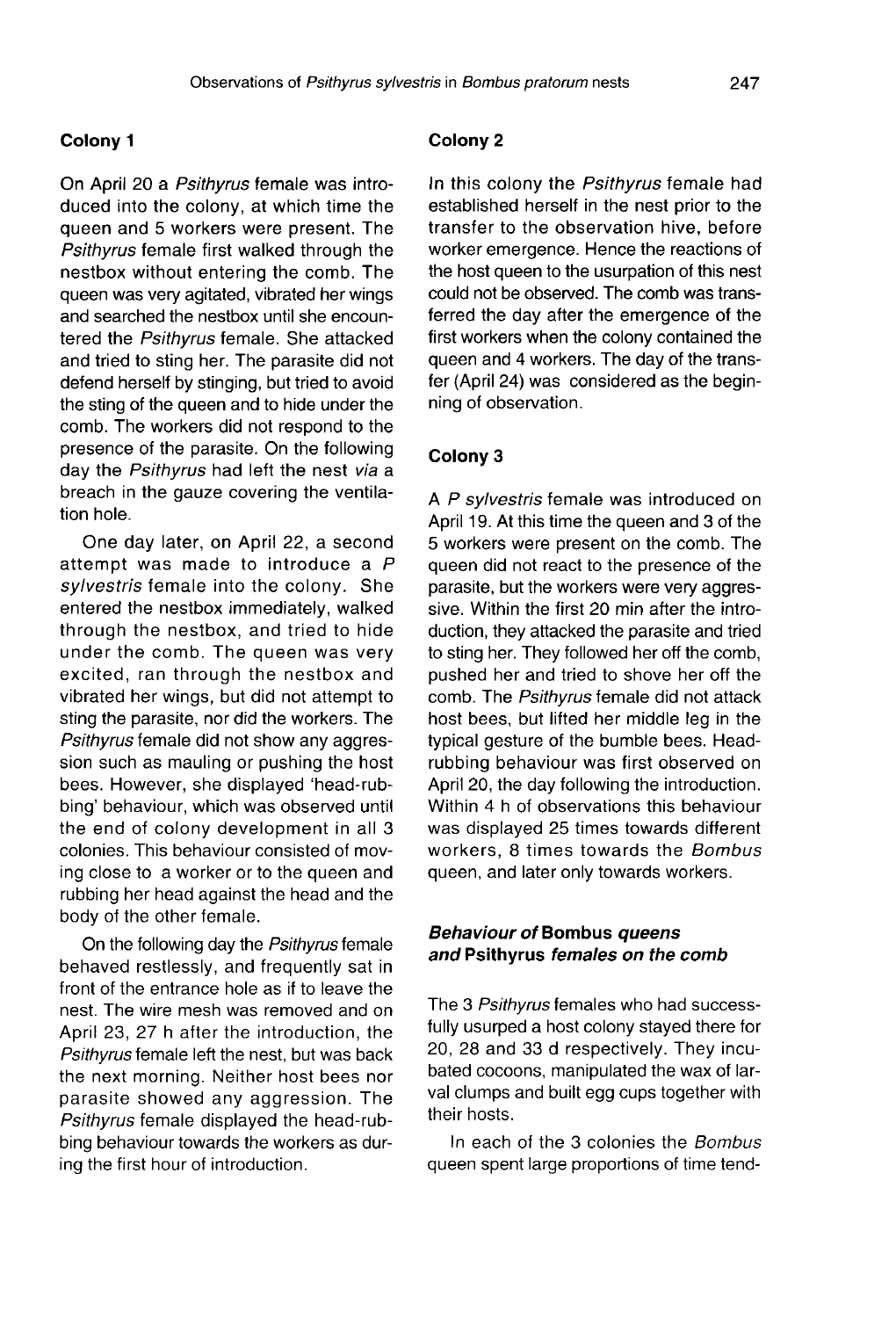ing brood, later an increasing amount of time was spent incubating cocoons. Interactions with her workers were only rarely observed. Only when she defended a new egg cell did she behave aggressively towards workers who came close to her eggs.

The Psithyrus female spent the same amount of time as the Bombus queen tending brood. However, the amounts of time she spent incubating brood decreased over time. At the end of colony development, she walked through the nest-box neither tending the remaining brood nor incubating cocoons. Both females spent approximately the same amount of time grooming themselves.

P sylvestris females never displayed mauling behaviour, which is accomplished by grabbing and attempting to sting workers and queens. Parasites showed headrubbing behaviour, following the host bees across the comb. Sometimes the Psithyrus uncoiled her proboscis, rubbing it gently over the workers' back. This behaviour was observed particularly towards foragers who came back into the nest from a foraging trip.

Ethograms for Psithyrus females and Bombus queens were constructed showing the relative amounts of different actions during observation periods (fig 1).

#### Aggressive interactions

Agonistic behaviour of the social parasite was similar to the aggressive behaviour of the hosts, and consisted of biting, stinging and pushing. The host queen was seldom attacked either by her workers or by the Psithyrus female, even at times when workers displayed agonistic behaviour towards each other; the Psithyrus was frequently attacked at that time, and responded aggressively to attacks. However, neither host bees nor social parasites were killed during these encounters.

In colony 1 workers showed aggressive behaviour towards each other and towards the social parasite. Attacks were very violent and included attempted stinging. When a climax of aggressive interactions was reached with 15 attacks per 15 min, worker bees also attacked the Bombus queen (0.5 attack per 15 min). In colony 2 agonistic behaviour only reached a low level with an average of 1.5 attacks per 15 min. Aggressive actions here were not as violent as in colony 1 (0.5 to 9 attacks per 15 min), they merely consisted of pushing other bees away (fig 2).

Ejection of larvae was only recorded in colony 2, where large larvae were ejected on the 23rd and 27th day, some of them alive. This occurred at a time when only Psithyrus larvae were present in the nest, and aggressive behaviour was no longer recorded.

Social parasites were not pushed from the comb. However, in all 3 colonies the Psithyrus female did not stay in the nest until the end of colony development. Each left the nest, on the 20th day in colony 1, the 28th day in colony 2 and the 33rd day in colony 3. In contrast, the Bombus queens stayed on the comb till the 30th day, the 33rd day, and the 34th day respectively.

#### Colony development

Psithyrus females started egg-laying between the second and the seventh day following their introduction into host nests. This was verified by direct observation, and by observations of the developing brood. In all 3 colonies there was a peak in egg-laying between the fourth and the 18th day, when at least 1 new egg batch was recorded every day. Some egg batches and larval clumps were opened and destroyed, or did not grow because the larvae had not hatched or small larvae died. Later in colony development, larger larvae were not fed and consequently died (observed twice). Some egg cells built on old cocoons did not develop because they were removed together with the tops of the cocoons when the adult bees emerged.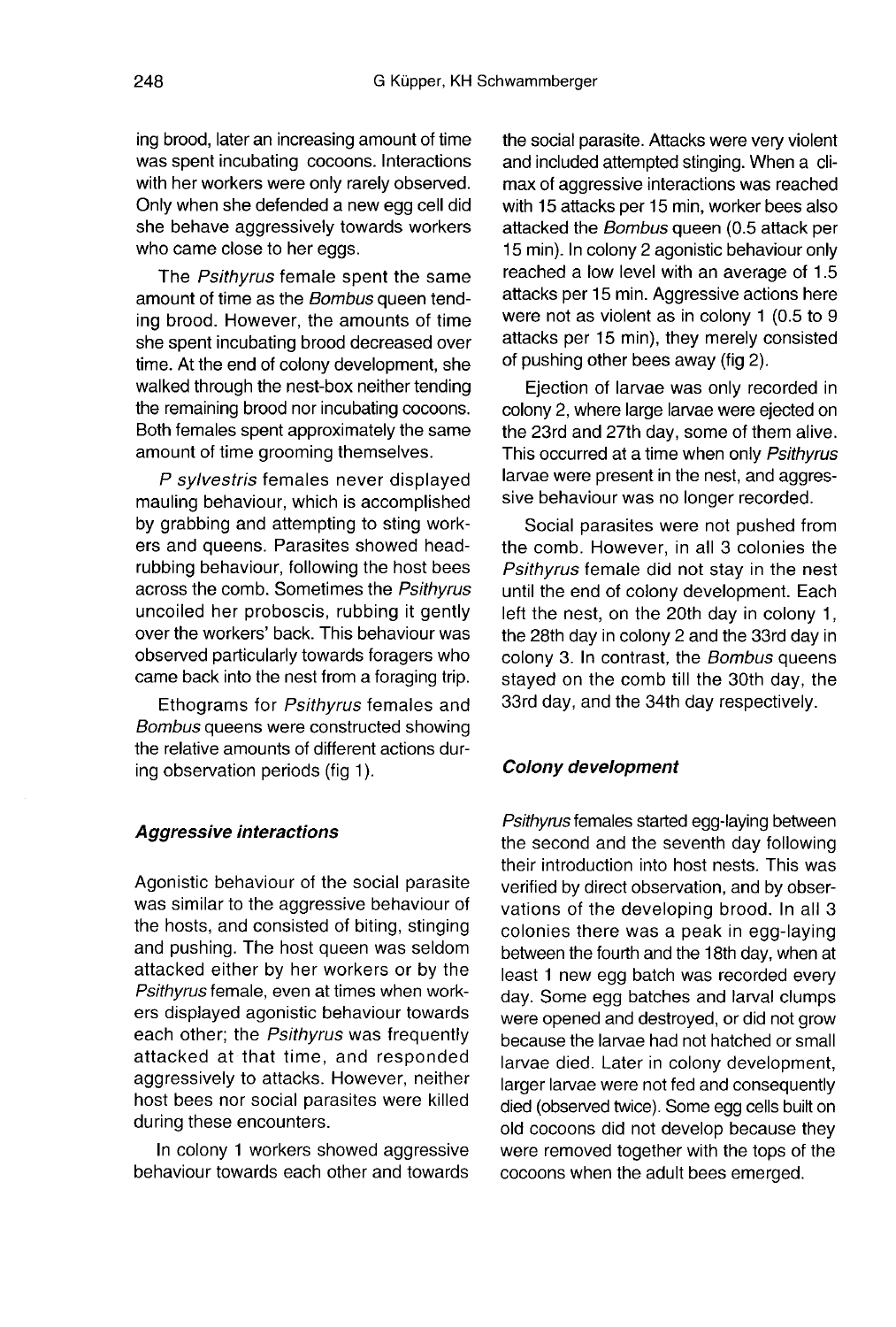

٩ 6  $\mathbf{C}$  $12$ 15 18  $21$  $24$  $27$ 

Days

 $15$ 18  $21$ 24 27 Days  $\overline{21}$ 15 18 24 27 Days 15 18  $\overline{24}$  $\overline{27}$  $21$ Days 15  $\overline{18}$  $\overline{21}$  $\overline{24}$  $\overline{27}$ Days

Fig 1. Behaviour of B pratorum queen and P sylvestris female in colonies 1, 2 and 3. The ethograms show the relative amounts of time the females spent with the different kinds of activities during the observation periods. Colony 1 ......; colony  $2 \longrightarrow$ ; colony  $3 \longrightarrow$  $\overline{\phantom{a}}$ .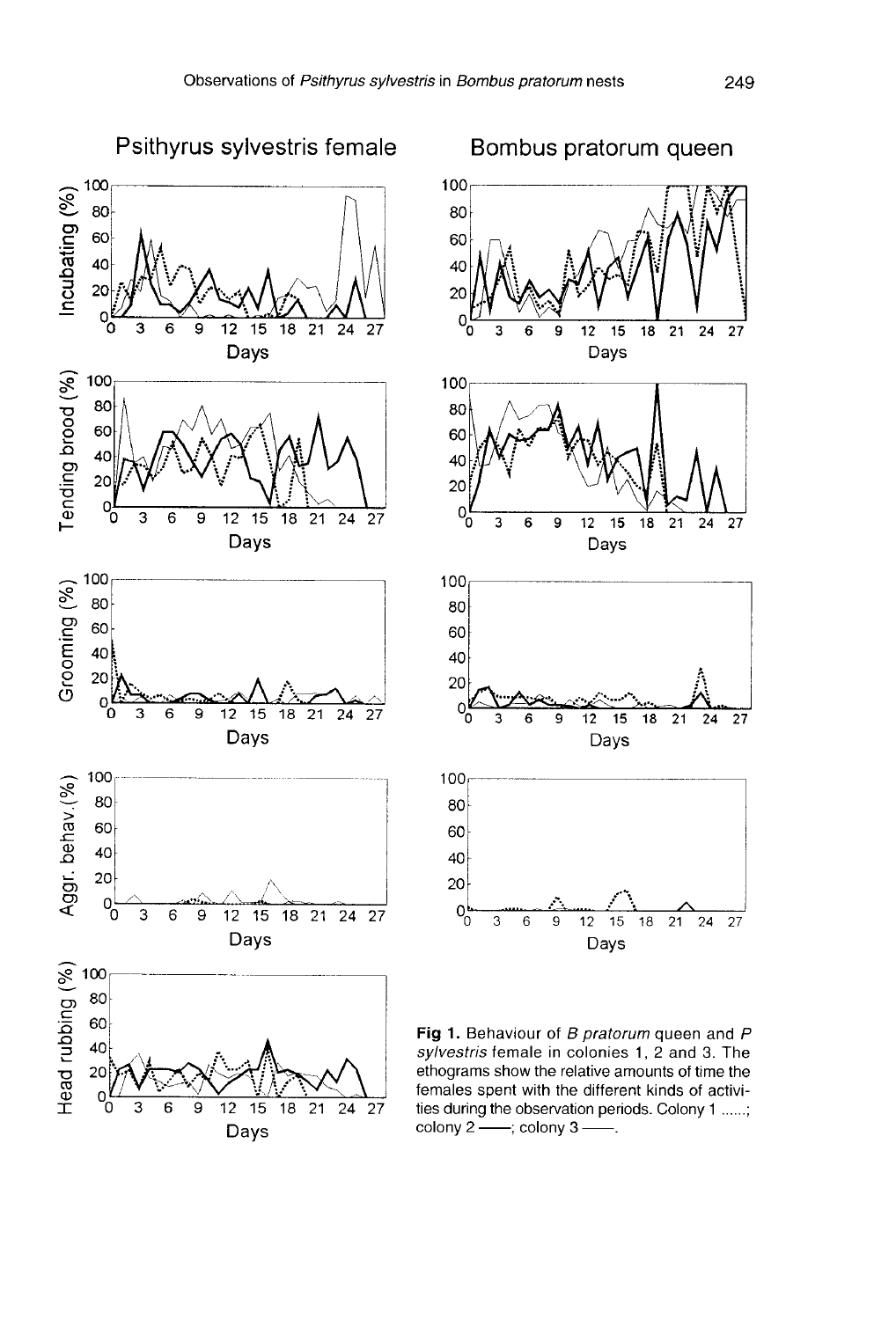

Fig 2. Aggressive interactions between B pratorum workers, the Bombus queen and the P sylvestris female in colonies 1, 2 and 3 from the day on which aggressions between workers started. The number of aggressive interactions per 15 min is calculated from daily observation periods.

The host queens continued to lay eggs even when Psithyrus brood was in the nest; brood from these eggs, however, was not reared to adults. Nonetheless, Bombus adults emerged only until the 22nd day after the introduction of the Psithyrus females (see table I). Considering the duration of pre-pupal stages for Bombus (18-19 d for workers (N  $= 12$ ) and 16-24 d for drones ( $N = 22$ )), we can conclude that from Bombus eggs deposited later than 6 d after the introduction of the Psithyrus females (when they had laid their first eggs) no offspring was reared.

In all 3 colonies Psithyrus males and females did not emerge at the same time as Bombus adults, but 2-6 d after the last Bombus had emerged (eg, colony 1, fig 3). The durations of development for Psithyrus were found to be 14-19 d for drones  $(N = 21)$  and 22-27 d for females  $(N = 39)$ . Total numbers and Bombus/Psithyrus ratios were different in all 3 cases. In addition, the colony which produced the greatest number of workers (colony 3) did not produce the greatest number of reproductive offspring (table II).

### **DISCUSSION**

Reactions of host bees to the introduction of a Psithyrus female as observed in this study were different in all 3 observed colonies, although their size and the treatment of the Psithyrus females prior to introduction were similar.

Different types of usurpation of a Bombus colony by social parasites seem to exist

Table I. Period of emergence of Bombus and Psithyrus adults in the 3 observed colonies in days (calculated from the day of the introduction of the Psithyrus female).

| Colony   | Period of emergence (d)          |                            |                                     |                                     |                                     |  |
|----------|----------------------------------|----------------------------|-------------------------------------|-------------------------------------|-------------------------------------|--|
|          |                                  | Bombus pratorum            |                                     |                                     | Psithyrus sylvestris                |  |
| $\cdots$ | Workers                          | <i>Queens</i>              | Males                               | Females                             | Males                               |  |
| 2<br>3   | $0 - 19$<br>$0 - 20$<br>$0 - 18$ | $8 - 17$<br>-<br>$16 - 22$ | $18 - 19$<br>$19 - 22$<br>$17 - 20$ | $31 - 32$<br>$29 - 42$<br>$26 - 36$ | $25 - 33$<br>$25 - 41$<br>$24 - 38$ |  |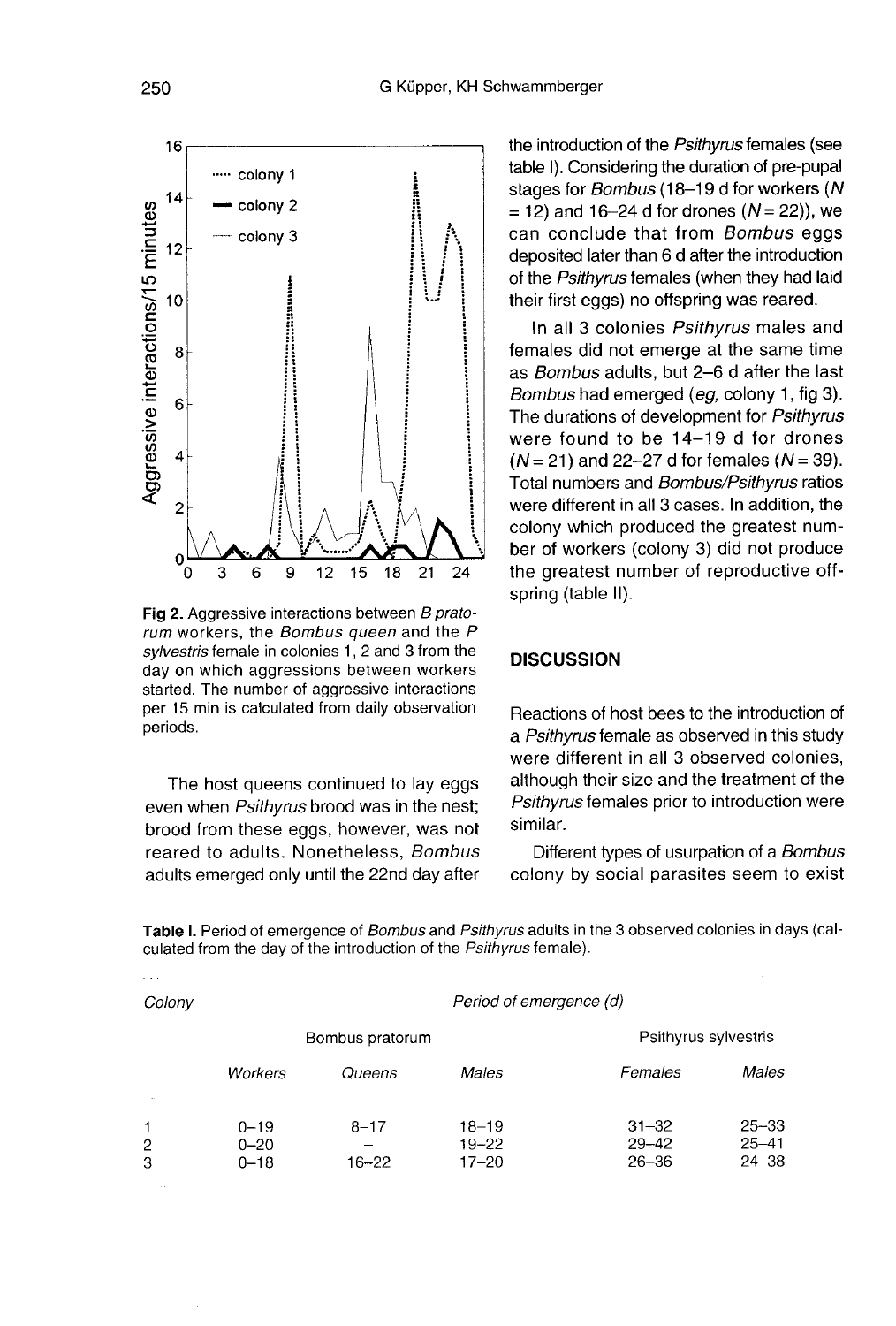

Fig 3. Emergence of B pratorum and P sylvestris adults in colony 1.

according to the Bombus and Psithyrus species involved: an aggressive type may occur as in B terrestris responses towards P vestalis (van Honk et al, 1981a; Fisher, 1988) and a non-aggressive type may occur between B affinis and P ashtoni (Fisher, 1987), *B agrorum* and *P campestris* (Hoffer, 1889; Fisher 1988) and B lucorum and P bohemicus (Fisher, 1988).

Our sample size was too small to state definitely to which type of interaction P sylvestris belongs. Further investigations will be necessary. As we chose colonies of a size which seems to be attractive to P sylvestris females under natural conditions (Küpper and Schwammberger, 1992/1993), differences in the reactions of host bees to the introduction cannot be attributed to different colony sizes. However, it might be possible that the physiological condition of the Psithyrus females plays a role in their reception in the host nests, thus explaining to some extent the different responses we observed. Psithyrus females, which were held singly in cages with access to sugarwater and pollen for about 3 weeks, showed a behaviour similar to that of broody Bombus queens prior to egg-laying. Possibly this condition is favourable for the usurpation of the host nest.

Agonistic behaviour between hosts and parasites was only observed during a short period following the introduction of the Psithyrus female, and then a period with-

| Colony | Bombus pratorum |                                         |    | Psithyrus sylvestris       |    |
|--------|-----------------|-----------------------------------------|----|----------------------------|----|
|        |                 | No of workers No of queens No of drones |    | No of females No of drones |    |
|        | 28              | 5                                       |    |                            | 21 |
| 2      | 29              |                                         | 17 | 20                         | 40 |
| 3      | 42              |                                         | 19 | 28                         | з  |

Table II. Number of adults in colonies 1, 2 and 3.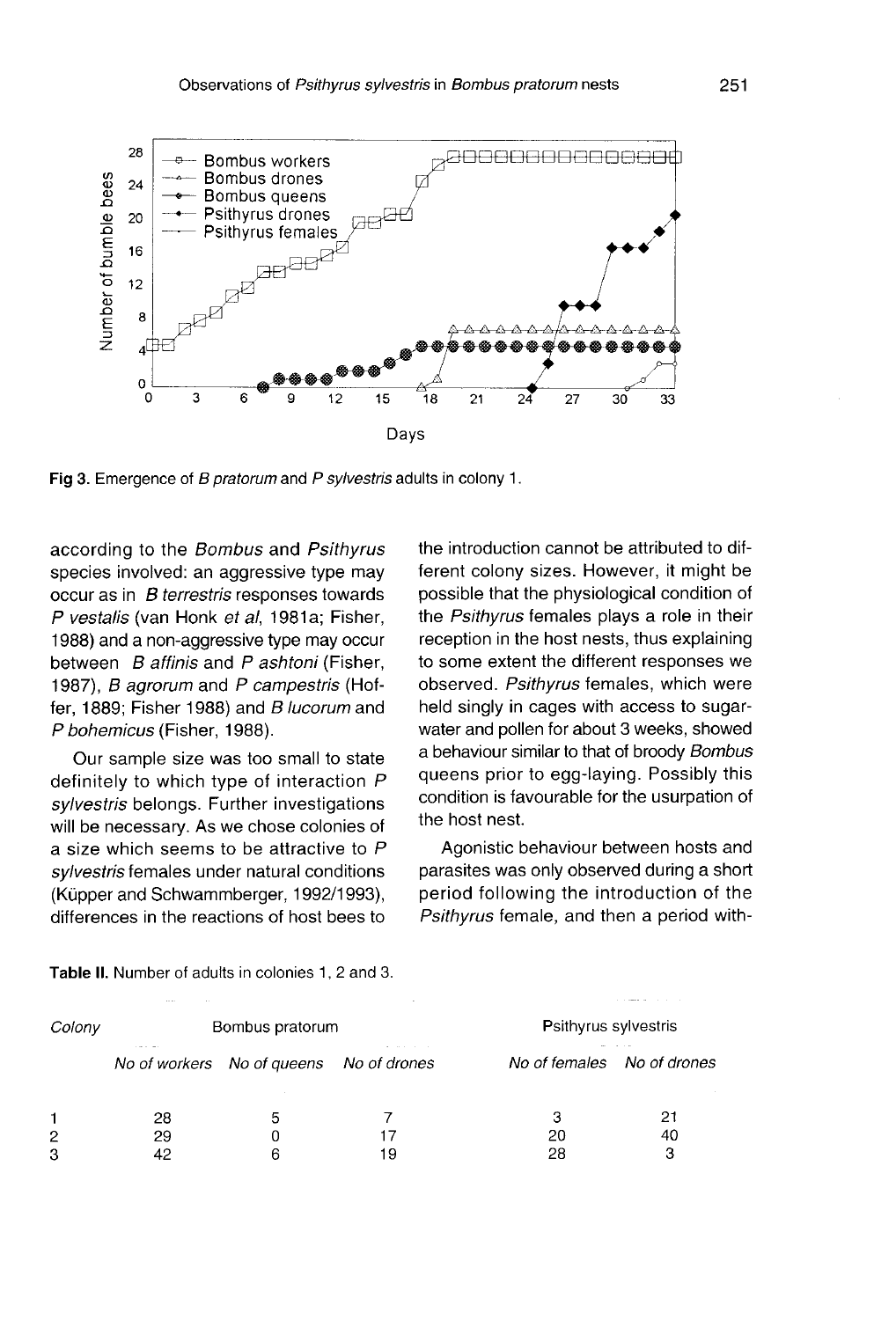out aggressions followed. Later, when workers started laying eggs, aggressive behaviour between the worker bees reoccurred. Aggressions also occur in nonparasitized colonies at the time when the dominance of the queen decreases and the workers start laying eggs (Röseler and Röseler, 1977; van Honk et al, 1981b; Duchateau and Velthuis, 1988).

P sylvestris females did not show agonistic behaviour towards the host females during the first part of colony development prior to the competition point (for definition of the competition point, see Duchateau and Velthuis, 1988), and they only defended themselves when attacked. None of the queens were killed or seriously molested, in contrast to colonies invaded by P rupestris and P vestalis ( Sladen, cited in Free and Butler 1959) and P citrinus (Fisher, 1984). Moreover, the queens were not pushed from the comb as observed in P vestalis invasions (van Honk et al, 1981a).

Mauling, a dominance behaviour described for different Psithyrus species (Free and Butler, 1959; Alford, 1975), P ashtoni (Fisher, 1983a, 1987), P vestalis (van Honk et al, 1981; Fisher, 1988), P bohemicus (Fisher, 1988), and P citrinus (Fisher, 1984) was never observed in our colonies. Mauling is also not exhibited by P campestris (Fisher, 1988), and may not be a necessary usurpation behaviour.

The head-rubbing behaviour of the  $P$ sylvestris females described in this paper is identical to that described for P citrinus in North America (Fisher, 1983b). Its function is unknown, and may involve pheromonal communication. Further investigations will be made to show to what extent workers might be influenced by this behaviour.

Free and Butler (1959) suggested that Psithyrus brood was tended only by Bombus workers without the help of the Psithyrus female. In the observed colonies P sylvestris females cared for her brood as do P vestalis, P bohemicus and P campestris

(Fisher, 1987, 1988). This was previously suggested by Hoffer (1889) for various Psithyrus species. As host females and parasites both built the waxen envelopes of the egg batch, the Psithyrus egg batch could not be distinguished from the *Bombus* egg batch, as in the case of  $B$  affinis and  $P$  ashtoni (Fisher, 1987) and B lucorum and P bohemicus (Fisher, 1988). Observations of B pascuorum and P campestris, where egg batches of the 2 species cannot be distinguished either, suggest the possibility that some species may build their egg batches together as did the bumble bees observed in this study.

Although Bombus queens and, probably, workers laid eggs while parasites were present, Bombus adults were only reared from the brood already present at the time of introduction of the social parasites, or from eggs laid before the Psithyrus females started egglaying. Psithyrus females of different species interfere with the reproduction of their hosts by destroying egg batches, eating eggs, and destroying larvae (Sladen and Plath, cited in Free and Butler, 1959; Alford, 1975; van Honk et al, 1981; Fisher, 1987, 1988; von Hagen, 1988). Although not observed in the 3 colonies described in the present paper, we tend to assume that egg-eating also took place here. This is inferred from recent observations of other colonies in which egg-eating and destroying of larvae were recorded (Küpper, unpublished data).

In all 3 colonies both Bombus and Psithyrus females had reproductive success. Fisher (1985) and Alford (1975) have assumed that the quantity of reproductives is related to the number of workers in the colonies. Whether there exists such a correlation in B pratorum and P sylvestris cannot yet be decided. In this study the colony with the largest cohort of workers did not produce the greatest number of reproductive offspring. However, there seems to be a relationship between the level of aggressiveness and the reproduction. The colony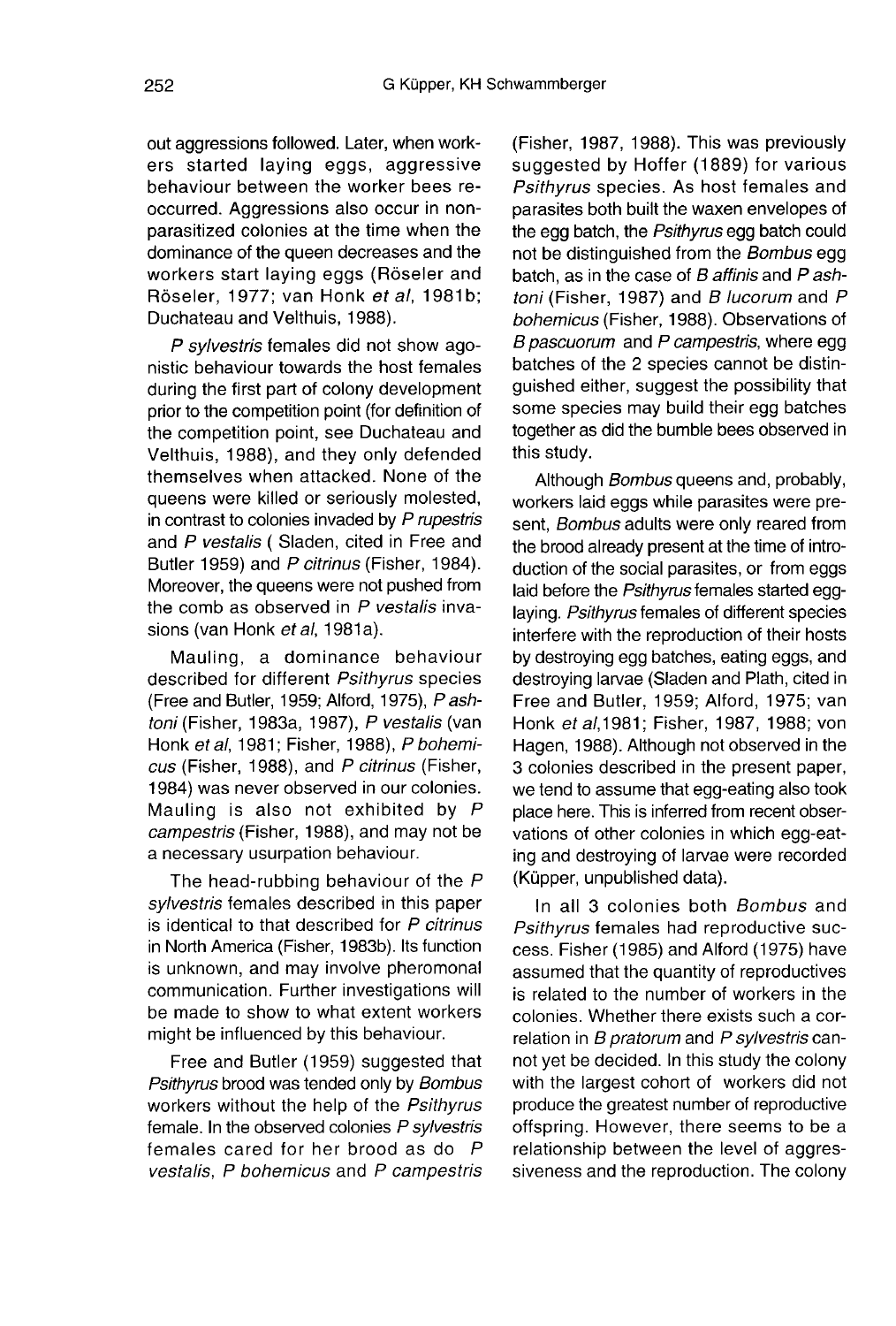with the smallest amount of aggressive interactions produced the greatest number of Psithyrus reproductives. As in other Psithyrus/Bombus relationships (Fisher, 1987), control of the workers may be more important than resource quantity in dictating parasite reproductive success.

#### ACKNOWLEDGMENTS

We are grateful to DK Hofmann for his support during this study and for helpful criticism on the manuscript. We would like to thank RM Fisher for useful comments on an earlier draft of this paper, M Scharmach for critical reading and the anonymous reviewers for helpful comments and suggestions.

Résumé — Le parasitisme social chez les bourdons (Hymenoptera, Apidae) : observations de Psithyrus sylvestris dans des nids de Bombus pratorum. Le parasitisme social est largement répandu chez les bourdons : les femelles du genre Psithyrus sont des parasites sociaux obligés des nids de leurs hôtes, les Bombus. Généralement une espèce de Psithyrus préfère une espèce de Bombus donnée. Cette étude fournit des informations concernant les relations non encore étudiées d'un bourdon commun, Bombus pratorum (L), et de son parasite social, Psithyrus sylvestris (Lepeletier). Des femelles de P sylvestris ont été introduites dans des colonies de leur hôte B pratorum composées d'une reine et de 5 ouvrières maximum. Les abeilles hôtes ont réagi à l'introduction des parasites sociaux par des comportements agressifs et non-agressifs. Aucune des femelles de Psithyrus n'a été tuée. Elles n'ont pas réagi de façon agressive aux attaques mais ont essayé d'éviter le contact avec leurs hôtes. Le comportement agressif des abeilles hôtes avait cessé plusieurs heures après l'introduction. Les agressions ont repris plus tard dans le cycle de la colonie, d'abord entre

les ouvrières, puis avec le parasite. La proportion d'interactions agressives a varié d'une colonie à l'autre (fig 2). Les femelles de P sylvestris ont présenté un comporte ment de «frottement de la tête» : elles s'approchaient d'une abeille hôte, reine ou ouvrière, et frottaient doucement leur tête, le proboscis souvent étendu, contre la tête et le thorax de celle-ci. Nous interprétons cela comme un comportement de dominance, peut-être lié à un transfert de phéromone. Les femelles de Psithyrus ont cohabité plusieurs semaines avec les abeilles hôtes et ont pris part aux soins du couvain (fig 1). Dans toutes les colonies étudiées les hôtes aussi bien que les parasites se sont reproduits (tableau II), mais les abeilles hôtes n'ont été élevées qu'à partir d'œufs pondus avant les premiers œufs de Psithyrus. Par la suite les œufs de Bombus ont été détruits. Le nombre d'ouvrières dans une colonie n'a pas été corrélé avec la descendance des Psithyrus. Néanmoins la colonie la moins agressive a produit le plus grand nombre d'individus reproducteurs de Psithyrus. Il se peut donc que la proportion d'interactions agressives influence le succès reproducteur des parasites.

## Psithyrus sylvestris / Bombus pratorum / parasitisme social / relation hôte-parasite / dominance/ agressivité

Zusammenfassung — Sozialparasitis- mus bei Hummeln (Hymenoptera, Apidae): Beobachtungen von Psithyrus sylvestris in Nestern von Bombus pratorum. Sozialparasitismus ist bei Hummeln weit verbreitet: Weibchen der Gattung Psithyrus sind obligate Sozialparasiten in Völkern der Gattung Bombus, die einzelnen Arten sind spezialisiert auf einen oder wenige Wirte. In dieser Studie wird das Verhalten von Psithyrus sylvestris (Lep) in Völkern ihres Wirtes Bombus pratorum (L), die Reaktionen des Wirtes auf den Sozialparasiten sowie die Entwicklung der parasitierten Völker